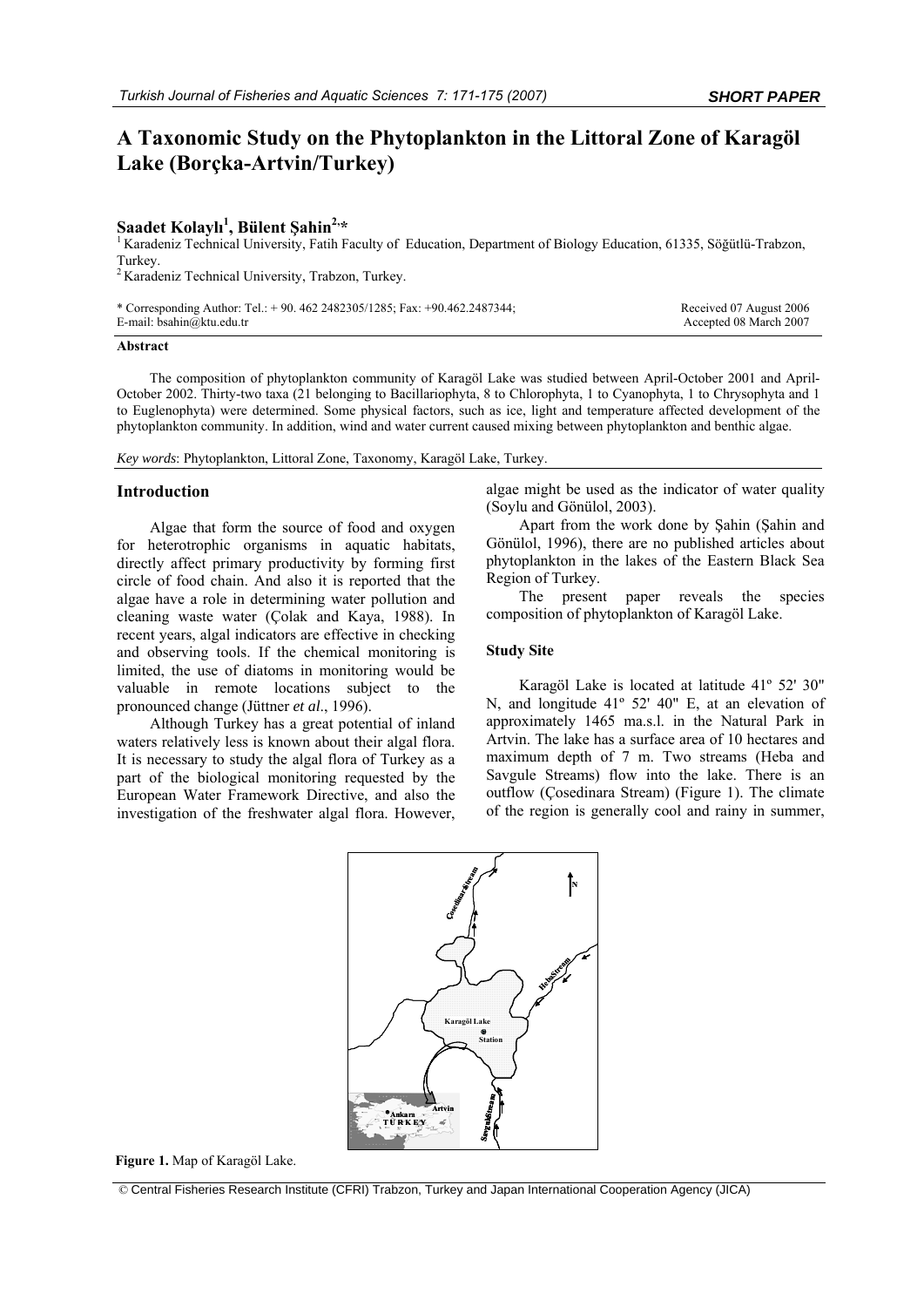cold and snowy in winter (seasonal average temperature 14.4°C, highest temperature 42.4°C, lowest temperature -5.7°C and precipitation 708.3 mm) (Anonymous, 2002). Terrestrial vegetation is composed of trees, shrubs and herbs, including *Abies nordmanniana* (Stev.) Mattf., *Picea orientalis* (L.) Link, *Fagus orientalis* Lipsky, *Juglans regia* L., *Rhododendron ungernii* Trautv., *R. caucasicum* Pallas, *Rubus caucasicus* Focke (Anonymous, 1994). The lake is known for its natural beauty and is surrounded by a rich flora and fauna. Therefore, it is a well-know tourism location in Turkey.

#### **Materials and Methods**

In order to examine the phytoplankton community of Karagöl Lake one station was chosen at the littoral zone. Collections were made during the snow-free period from April-October 2001 to April-October 2002. The water samples were taken with plankton net (mesh size 50 µm) from surface water. Then the samples were fixed with 4% formaldehyde.

Water temperature and pH were measured *in situ* using a mercury thermometer and a WTW Digi 88 model pH meter, respectively. Dissolved oxygen concentration was measured according to the method described by Winkler (Yaramaz, 1988).

Taxonomic identifications were made according

to Krammer and Lange-Bertalot (1986, 1988, 1991a, b), Patrick and Reimer (1966, 1975) and Prescott (1973). The main species of the phytoplankton were photographed using an Olympus BH-2 research microscope.

## **Results**

#### **Environmental Conditions**

During the sampling period, water temperature varied from 5 to 21°C. The main surface water temperature was 13°C. pH fluctuated between 7.1 and 7.8 (mean 7.5), indicating alkaline character. Dissolved oxygen concentrations were measured between 8.5 and 12.3 mg  $L^{-1}$ .

## **Phytoplankton Composition**

A total of 32 species of algae were recorded from Karagöl Lake. Bacillariophyceae was predominant, accounting for 21 taxa, followed by Chlorophyta with 8 taxa, Cyanophyta with 1 taxon, Chrysophyta with 1 taxon and Euglenophyta with 1 taxon. A list of taxa is given in the Table 1. Bacillariophyta is cited according to the systematic classification of Krammer-Lange-Bertalot.

**Table 1.** List of phytoplankton of Karagöl Lake.

| Divisio: Bacillariophyceae                                 | Divisio: Chlorophyta          |
|------------------------------------------------------------|-------------------------------|
| Classis: Pennatibacillariophyceae                          | Classis: Chlorophyceae        |
| <b>Ordo</b> : Pennales                                     | <b>Ordo:</b> Chlorococcales   |
| Cymatopleura solea (Breb. & Godey) W. Sm.                  | Ankistrodesmus sp.            |
| Cymbella amphicephala Näegeli                              | Crucigenia sp.                |
| C. cistula (Ehrenb. in Hemprich & Ehrenb.) Kirchn. in Cohn | Lagerheimia sp.               |
| C. cuspidata Kütz.                                         | Oocystis sp.                  |
| C. sinuata Gregory                                         | Scenedesmus sp.               |
| C. ventricosa C. Agardh.                                   | Classis: Conjugatophyceae     |
| Diatoma vulgare Bory.                                      | <b>Ordo</b> : Desmidiales     |
| Didyomosphenia geminata (Lyngb.) M. Schmidt.               | Micrasterias sp.              |
| Diploneis elliptica (Kütz.) Cleve                          | Ordo: Zygnemales              |
| Fragilaria construens (Ehrenb.) Grunow                     | Spirogyra sp.                 |
| F. ulna (Nitzsch) Lange-Bert.                              | Classis: Oedogoniophyceae     |
| Gomphonema constrictum Ehrenb.                             | <b>Ordo</b> : Oedogoniales    |
| G. olivaceum (Lyngb.) Kütz.                                | Bulbochaete sp.               |
| Gyrosigma acuminatum (Kütz.) Rabenh.                       | Divisio: Chrysophyta          |
| Hannaea arcus (Ehrenb.) Patrick                            | Classis: Chrysophyceae        |
| Navicula cryptocephala Kütz.                               | <b>Ordo:</b> Chrysomonadales  |
| N. radiosa Kütz.                                           | Dinobryon sp.                 |
| Nitzschia microcephala Grunow                              | Divisio: Cyanophyta           |
| Pinnularia mesolepta (Ehrenb.) W. Sm.                      | Classis: Cyanophyceae         |
| Rhoicosphenia abbreviata (C. Agardh) Lange-Bert.           | <b>Ordo:</b> Hormogonales     |
| Stauroneis anceps Ehrenb.                                  | Oscillatoria princeps Vaucher |
|                                                            | Divisio: Euglenophta          |
|                                                            | Classis: Euglenophyceae       |
|                                                            | <b>Ordo:</b> Euglenales       |
|                                                            | Phacus sp.                    |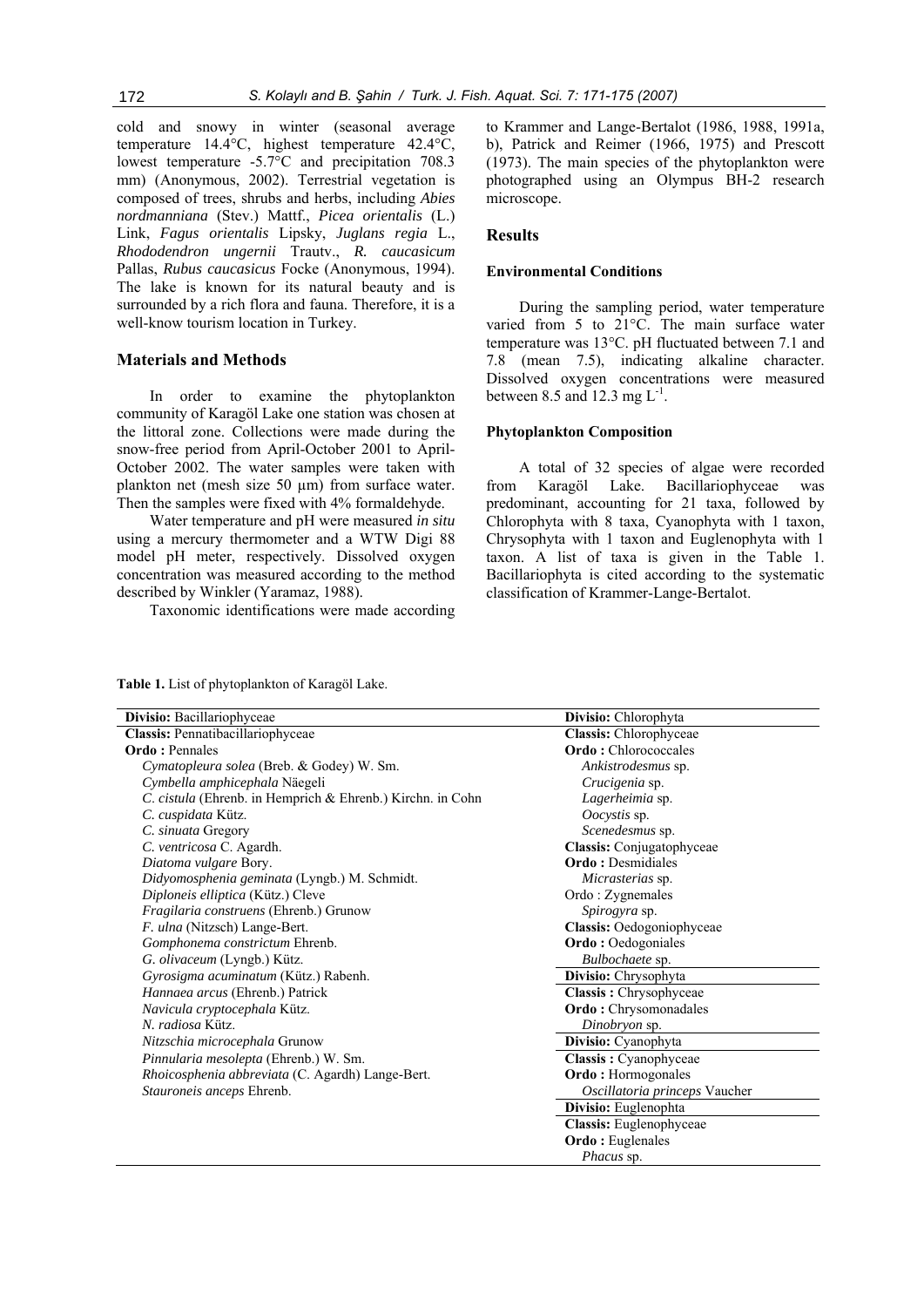## **Discussion**

The development of the phytoplankton community in Karagöl Lake was largely determined by some ecological factors. Ice was the main factor regulating the phytoplankton community. After the ice had melted, the wind and water current also influenced phytoplankton. There is no doubt, however, that the continuous light and temperature contributed substantially to the phytoplankton community. Photographs of some species are shown in Figure 2.

In Karagöl Lake, the taxa belonging to Bacillariophyceae were predominant and constituted 65.52% of the total taxa. The same result was observed in other lakes in Turkey (Şahin and Gönülol, 1996; Obalı, 1984; Gönülol and Obalı, 1986; Kılınç, 1998). Bacillariophyceae were only represented by members of Pennales in the phytoplankton of Karagöl Lake. The reason for this was that members of Pennales are bigger than members of Centrales which

can escape from the plankton net holes. Members of Pennales are not actual species of phytoplankton. They were mixed with phytoplankton from streams and sediments and became the permanently existing organisms in phytoplankton throughout the examination period. This could be due to strong mixing detaching these algae because of lake being exposed to wind and water current. The same situation was observed in Uzungöl Lake in Turkey (Şahin and Gönülol, 1996), Mogan (Obalı, 1984), Karamık (Gönülol and Obalı, 1986) and Hafik (Kılınç, 1998). Hutchinson (1967) pointed out that species of *Cymatopleura*, *Cymbella*, *Navicula* and *Nitzschia*, which were common in phytoplanton of Karagöl Lake, are mainly benthic diatoms. *Cymbella*  has the greatest diversity, including 5 species. Most of them have wide distribution throughout Turkey (Gönülol *et al.*, 1996; Çelekli, 2006). *Navicula cryptocephala* and *Fragilaria ulna*, which were found at moderate levels in Karagöl Lake, are known to have a broad distribution in Turkey (Gönülol *et al.*,



**Figure 2.** a-*Cymatopleura solea*, b-*Didymosphenia geminata*, c-*Diploneis elliptica*, d-*Fragilaria ulna*, e-*Gyrosigma acuminatum*, f-*Hannaea arcus*,g-*Stauroneis anceps*, h-*Micrasterias* sp., ı-*Dinobryon* sp., i-*Phacus* sp. (Scala: 10 µm).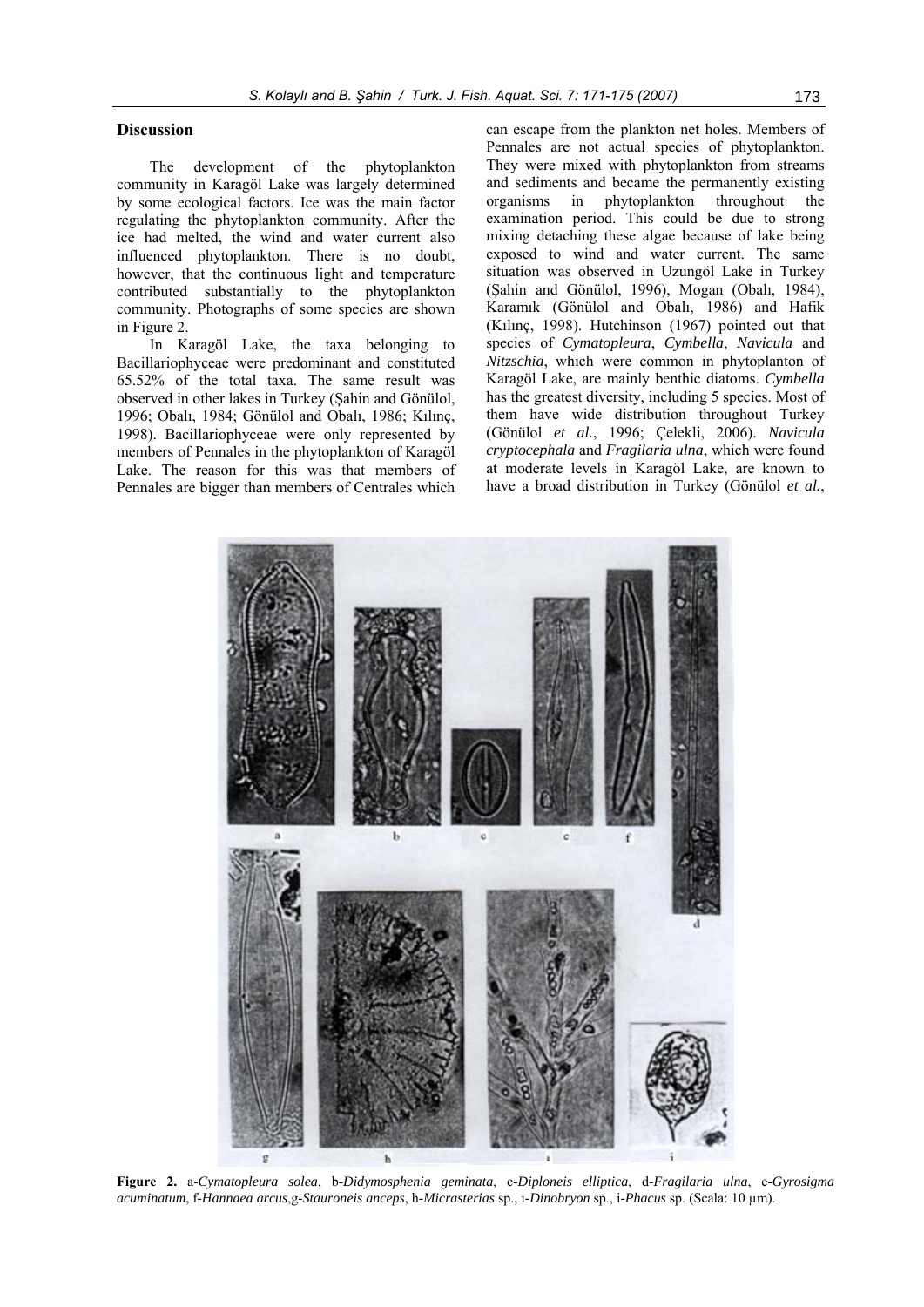1996) and Europe (Kitner and Poulickova, 2003).

Chlorophyta were represented by 8 taxa and constituted 25% of the total taxa. In literature, members of Chlorococcales are widespread in eutrophic lakes, but *Oocystis* species of this ordo have been mentioned to be oligotrophic (Hutchinson, 1967). In addition, the members of Desmidiales are also characteristic species of oligotrophic lakes (Hutchinson, 1967). The same situation was observed in Mogan Lake in Turkey (Obalı, 1984), Karamık (Gönülol and Obalı, 1986) and Hafik (Kılınç, 1998). These unicellular species were not important in the phyoplankton community of Karagöl Lake. Flamentous Chlorophyta were represented by two species, including *Bulbochaete* sp. and *Spirogyra* sp., which were sterile and could not be identified. These are mainly benthic species. We can say that the presence of these species in phytoplankton may be the result of wind affecting the lake.

Well known as "pioneer organisms", Cyanophyta are characteristically initial colonizers and are the dominant phytoplankton in such inhospitable habitats as recently filled volcanic craters, geothermal pools, alpine and boreal ponds, and highly polluted (either with organic and/or inorganic wastes) as well as in less extreme lake and river systems (Pearl, 1988). It has been well documented that as a group, Cyanophyta have a distinct preference for neutral to alkaline waters (King, 1970; Shapiro, 1973). However, Cyanophyta were represented by *Oscillatoria princeps* and comprised 3.12% of the phytoplankton in Karagöl Lake. The reasons for this were possibly being nutrient limitation other than physical effects.

Rawson (1956) reported that the members of Chrysophyta are characteristic species of oligotrophic lakes. In Karagöl Lake, Chrysophyta was represented by *Dinobryon* sp. and comprised 3.12% of the phytoplankton community. *Dinobryon* sp. was the mostly encountered species in the phytoplankton community in summer.

Euglenophyta members are known to be abundant in eutrophic waters and on sediments polluted with organic matter (Round, 1984). Euglenophyta were represented by *Phacus* sp. and comprised 3.12% of the phytoplankton community. *Phacus* sp. were not important in the phytoplankton community.

It is well known that phytoplankton composition and abundance is controlled by grazers as well as nutrients (Carvalho, 1994; Shapiro and Wright, 1984). Especially, *Keratella* sp. were the most common grazer during the summer months in Karagöl Lake.

The compound index indicates the trophic level of a lake (Nygaard, 1949). If the ratio is less than 1, the lake is accepted as being oligotrophic, whereas if it is greater than 3, the lake is accepted as being eutrophic. Nygaard (1949) pointed out that this index gives the most accurate result between June and August. Compound index value (Cyanophyceae + Chlorococcales + Centrales + Euglenales

Desmidiales) has been found to be 7 for Karagöl Lake, indicating that it is eutrophic. However, to be more precise it will be necessary to conduct a thorough physical and chemical analysis of the lake water.

## **Acknowledgment**

The authors are grateful to the Karadeniz Technical University, Scientific Research Projects Committee for financial support (Project No: 2001.111.004.9).

#### **References**

- Anonymous. 2002. Çevre Bakanlığı Devlet Meteoroloji İşleri Genel Müdürlüğü Rasat Bilgisi No: 6936, Ankara.
- Anonymous. 1994. Borçka (Artvin) Camili-Karagöl orman ekosistemlerini koruma ve geliştirme olanakları araştırması. Kırsal Çevre ve Ormancılık Sorunlarını Araştırma Derneği, Ankara.
- Carvalho, L. 1994. Top-down control of phytoplankton in a shallow hypertrophic lake: Litle Mere (England). Hydrobiologia, 275/276: 53-63.
- Çelekli, A. 2006. Net diatom (Bacillariophyceae) flora of Lake Gölköy (Bolu), Turk. J. of Bot., 30: 359-374.
- Çolak, Ö. and Kaya, Z. 1988. Alglerin atık suların biyolojik arıtılmasında kullanılma olanakları, Doğa Bilim Dergisi, 12 (1): 18-29.
- Gönülol, A. and Obalı, O. 1986. Phytoplankton of Karamık Lake (Afyon), Turkey. Commun. Fac. Sci. Univ. Ankara, Ser C (4): 105-128.
- Gönülol, A., Öztürk, M. and Öztürk, M. 1996. A check-list of the freshwater algae of Turkey, Ondokuz Mayıs Üniversitesi, Fen-Edebiyat Fakültesi, Fen Dergisi, 7: 8-46.
- Hutchinson, G.E. 1967. A treatise on limnology volume II introduction to lake biology and the limnoplankton. John Wiley & Sons. New York, London, Sydney, 570 pp.
- Jüttner, I., Rothfritz, H. and Osmerod, S.J. 1996. Diatoms as indicators of river quality in the Nepalese Middle Hills with consideration of the effect of habitat specific sampling. Freshwater Biology, 36: 475-486.
- Kılınç, S. 1998. A study in the seasonal variation of phytoplankton in Hafik Lake (Sivas, Turkey). Turk. J. of Bot., 22: 35-41.
- King, D. 1970. The role of carbon in eutrophication. J. Wat. Poll. Con. Fed., 40: 2035-2501.
- Kitner, M. and Poulickova, A. 2003. Littoral diatoms as indicators for the eutrophication of Shallow lakes, Hydrobiologia, 506-509: 519-524.
- Krammer, K. and Lange-Bertalot, H. 1986. Subwasserflora von Mitteleuropa, Bacillariophyceae, Band 2/1, 1. Teil: Naviculaceae. Gustav Fischer Verlag. Stuttgart, 876 pp.
- Krammer, K. and Lange-Bertalot, H. 1988. Subwasserflora von Mitteleuropa, Bacillariophyceae, Band 2/2,2. Teil: Bacillariaceae, Epithemiaceae, Surirellaceae. Gustav Fischer Verlag. Stuttgart, 536 pp.
- Krammer, K. and Lange-Bertalot, H. 1991a. Subwasserflora von Mitteleuropa, Bacillariophyceae, Band 2/3, 3. Teil: Centrales, Fragilariaceae. Gustav Fischer Verlag. Stuttgart, 576 pp.